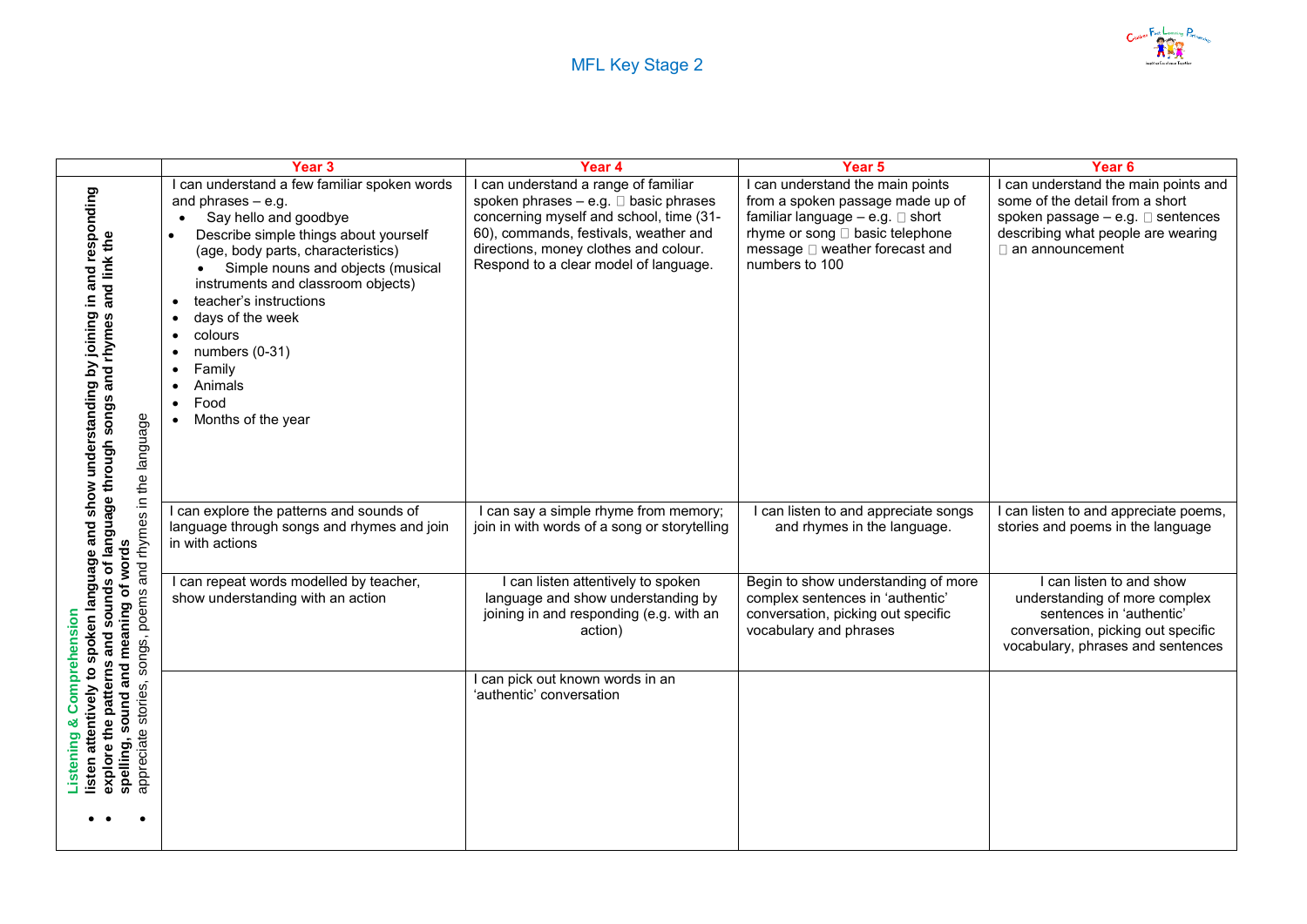

|                                                                                                         | Year <sub>3</sub>                                                                                               | Year 4                                                                                                                                             | Year <sub>5</sub>                                                                                                                                                                       | Year <sub>6</sub>                                                                                                           |
|---------------------------------------------------------------------------------------------------------|-----------------------------------------------------------------------------------------------------------------|----------------------------------------------------------------------------------------------------------------------------------------------------|-----------------------------------------------------------------------------------------------------------------------------------------------------------------------------------------|-----------------------------------------------------------------------------------------------------------------------------|
| basic<br>familiar word<br>an<br>others<br>expres<br>and<br>clarification<br>that                        | I can say and/or repeat a few words<br>and short simple phrases $-$ e.g. $\Box$<br>what I am like (personality) | can answer simple questions and give basic<br>information $-$ e.g. $\square$ about the weather, $\square$<br>describe self/ hobbies and interests) | can ask and answer simple<br>questions and give some<br>information- e.g. □ taking part in an<br>interview/ survey about<br>pets/favourite food □ talking to a<br>friend about hobbies. | can take part in a simple<br>scripted conversation and<br>express an opinion.                                               |
| phrases,<br>questions;<br>SO<br>or usin<br>and intonation<br>seek<br>vocabulary                         | Recognise a familiar question and<br>respond with a simple rehearsed<br>response                                | can use common phrases                                                                                                                             | can talk about personal interests.                                                                                                                                                      | can speak in longer sentences,<br>learning to use particular<br>sentence structures more flexibly<br>to create own sentence |
| answer<br>others;<br>$\overline{5}$<br>familiar<br>and<br>৳                                             | can imitate correct pronunciation<br>with some success from authentic<br>speakers                               | I am developing accuracy with my pronunciation<br>when pronouncing phrases, by listening to and<br>repeating recordings of authentic speakers      | can produce some short phrases<br>independently (without written<br>support) within a familiar topic, with<br>good pronunciation.                                                       | My pronunciation is becoming<br>more accurate and intonation is<br>being developed                                          |
| pronunciation<br>readi<br>ask<br>thos<br>using<br>are<br>$\mathbf{S}$<br>they<br><b>prod</b>            | I know how to pronounce some<br>single letter sounds.                                                           | can show an awareness of sound patterns                                                                                                            | I know how to pronounce some<br>letter strings                                                                                                                                          | I know how to pronounce a<br>range of letter strings.                                                                       |
| conversations;<br>structures<br>es<br>8<br>ă<br>S<br>accurate<br>understand when<br>pq<br>≘.<br>anguage |                                                                                                                 |                                                                                                                                                    |                                                                                                                                                                                         | can begin to understand how<br>accents change letter sounds.                                                                |
| Speaking<br>develop<br>engage<br>opinions<br>help*<br>speal                                             |                                                                                                                 |                                                                                                                                                    |                                                                                                                                                                                         | can substitute items of<br>vocabulary to vary questions or<br>statements                                                    |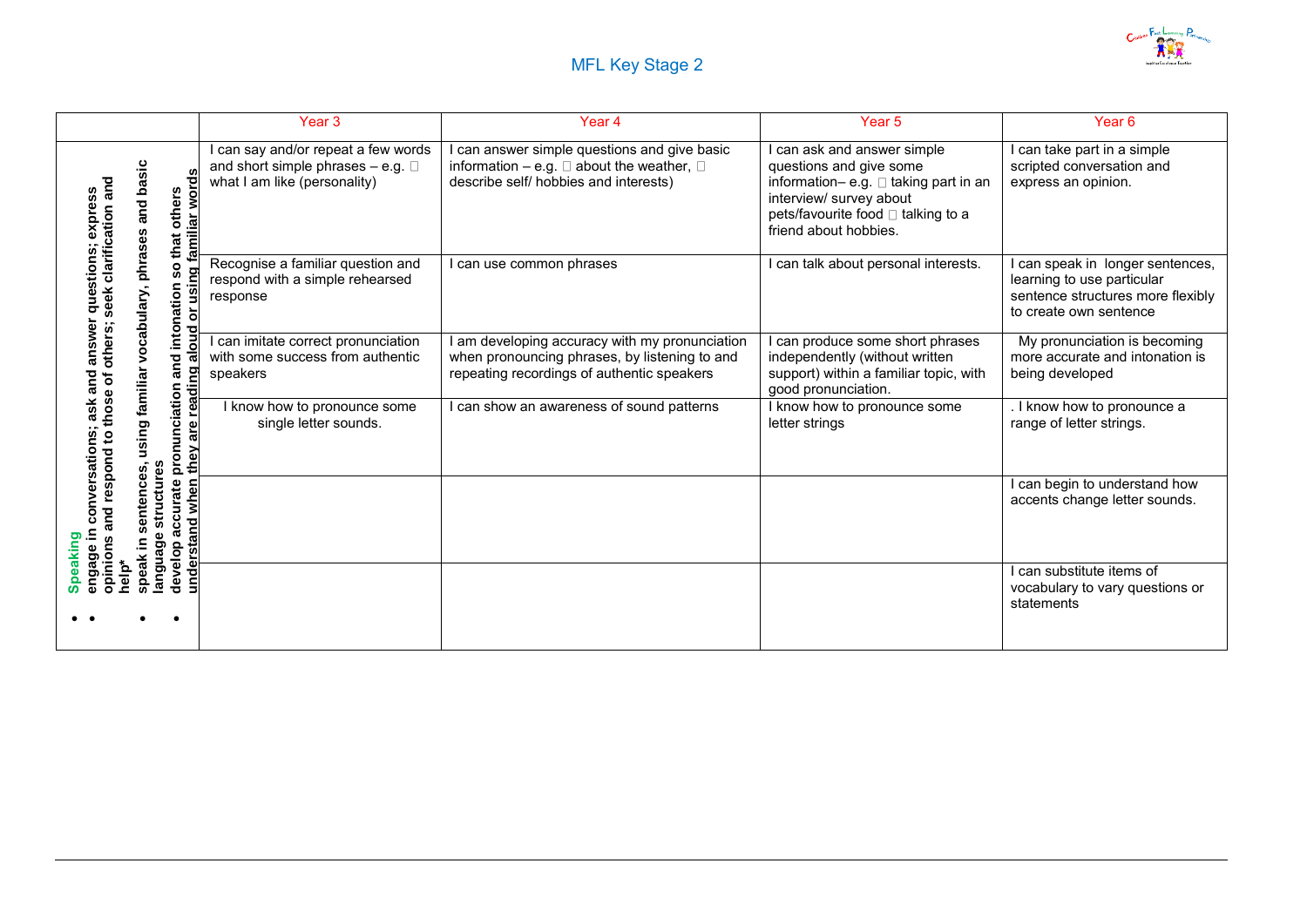

## MFL Key Stage 2

|                                                                                                                               | Year 3                                                                                                                                 | Year 4                                                                                                            | Year <sub>5</sub>                                                                                                        | Year <sub>6</sub>                                                                        |
|-------------------------------------------------------------------------------------------------------------------------------|----------------------------------------------------------------------------------------------------------------------------------------|-------------------------------------------------------------------------------------------------------------------|--------------------------------------------------------------------------------------------------------------------------|------------------------------------------------------------------------------------------|
| words, phrases<br>introduced into familiar<br>ability to<br>dictionary<br>Φ                                                   | I can begin to recognises few<br>familiar words or phrases - e.g.<br>from stories and rhymes<br>labels on familiar objects<br>the date | I can understand some familiar written<br>phrases e.g.<br>simple weather phrases<br>basic descriptions of objects | I can understand the main point(s) from a<br>short written text $-$ e.g.<br>simple messages on a<br>postcard/in an email | I can understand the main points and<br>some of the detail from a short<br>written text. |
| develop their<br>show understanding of<br>through using<br>words that are in<br>including throug<br>and                       |                                                                                                                                        | I can begin to show understanding of<br>more complex written phrases                                              | I can read and show understanding of<br>more complex written phrases                                                     | can practice reading longer texts<br>aloud, containing taught phrases and<br>vocabulary  |
| Comprehension<br>Broaden their vocabulary<br>and<br>and simple writing<br>new<br>written material,<br>carefully<br>understand | can use visual clues to help with<br>reading.                                                                                          | I can begin to match sound to print.                                                                              | I can match sound to print by reading<br>aloud familiar words and phrases                                                | I can begin to read independently<br>and appreciate                                      |
| Reading<br>read                                                                                                               |                                                                                                                                        |                                                                                                                   | I can use a book or glossary to find out<br>the meanings of new words.                                                   | I can use a bilingual dictionary to<br>look up new words                                 |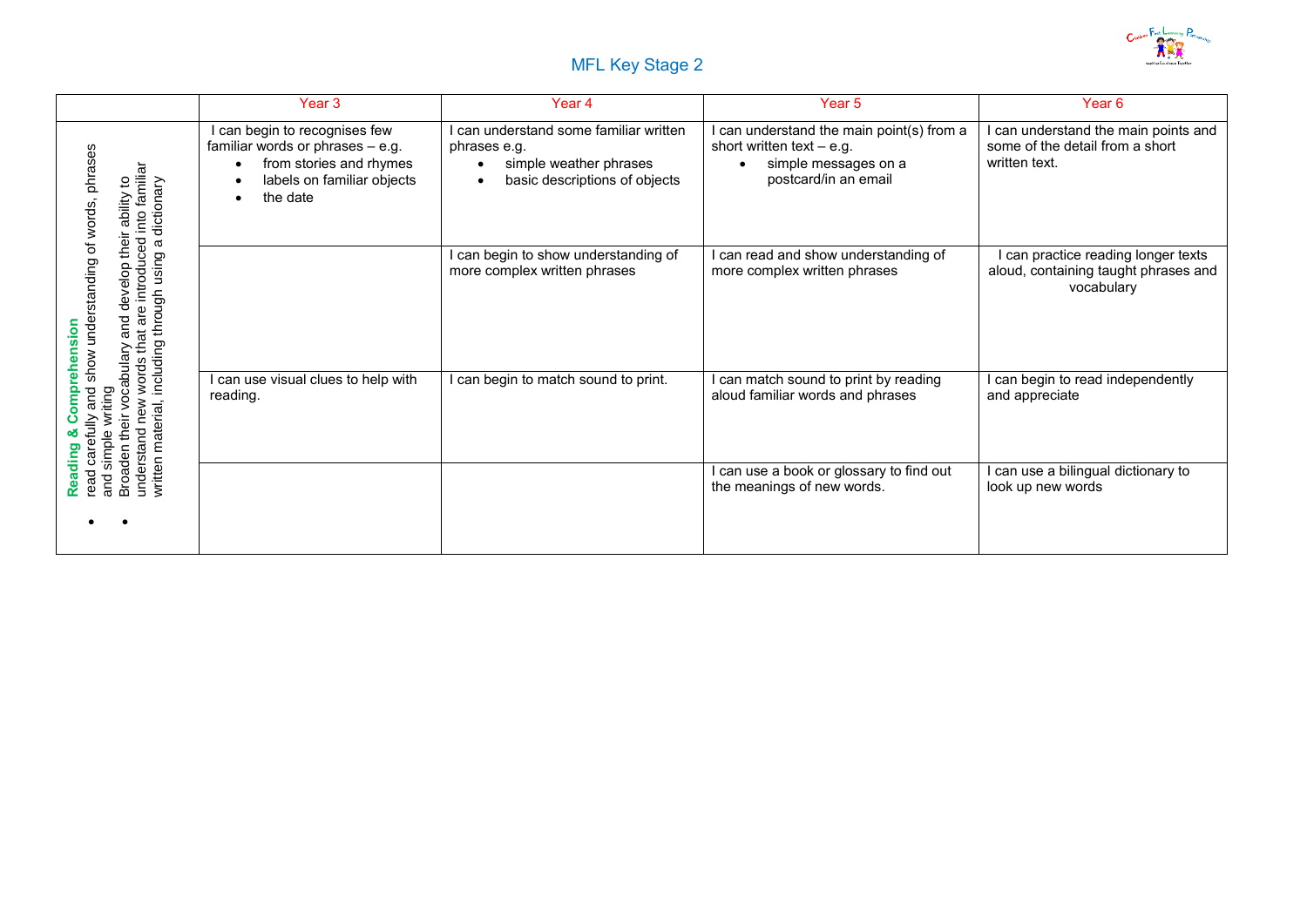

## MFL Key Stage 2

|                                                                                                                                                                                                    | Year <sub>3</sub>                                                                                                                          | Year 4                                                                                                                                                                                    | Year 5                                                                                                            | Year <sub>6</sub>                                                                   |
|----------------------------------------------------------------------------------------------------------------------------------------------------------------------------------------------------|--------------------------------------------------------------------------------------------------------------------------------------------|-------------------------------------------------------------------------------------------------------------------------------------------------------------------------------------------|-------------------------------------------------------------------------------------------------------------------|-------------------------------------------------------------------------------------|
| write phrases from memory, and adapt these to create new sentences, to express ideas<br>clearly<br>describe people, places, things and actions orally* and in writing<br>studied, including (where | I can write or copy simple words and/or<br>symbols correctly $-$ e.g.<br>personal information such as age<br>numbers<br>colours<br>objects | I can write one or two short sentences with<br>support e.g. a model or fill in the words on a<br>simple form $-$ e.g.<br>shopping list<br>holiday greetings by email/postcard/<br>weather | I can write a few short sentences with<br>support $-$ e.g.<br>postcard<br>simple note or message<br>identity card | can write a short text on<br>a familiar topic, adapting<br>language already learnt. |
|                                                                                                                                                                                                    | I can select appropriate words to attempt to<br>complete short phrases or sentences                                                        | I can begin to spell some commonly used<br>words and phrases correctly.                                                                                                                   | I can spell words that are readily<br>understandable                                                              | can spell commonly<br>used words correctly                                          |
| ate to the language being                                                                                                                                                                          |                                                                                                                                            | I can begin to write short phrases and<br>sentences from memory                                                                                                                           | I can write words, phrases and short simple<br>sentences from his/her repertoire from<br>memory.                  | can adapt taught<br>phrases to create new<br>sentences.                             |
|                                                                                                                                                                                                    | can use un/una with noun to identify<br>gender                                                                                             | I can use I and you                                                                                                                                                                       | I can begin to use verbs in the first person<br>e.g. Yo corro (I run)                                             | can begin to use verbs<br>in the second and third<br>person                         |
| Understand basic grammar appropri<br>& Grammar                                                                                                                                                     |                                                                                                                                            | can begin to use adjectives with nouns                                                                                                                                                    | I can use adjectives with nouns                                                                                   | can confidently use<br>adjectives with nouns                                        |
| Writing                                                                                                                                                                                            |                                                                                                                                            | I can form positive and negative versions of<br>phrases. e.g. me gusta/ no me gusta                                                                                                       |                                                                                                                   |                                                                                     |

.